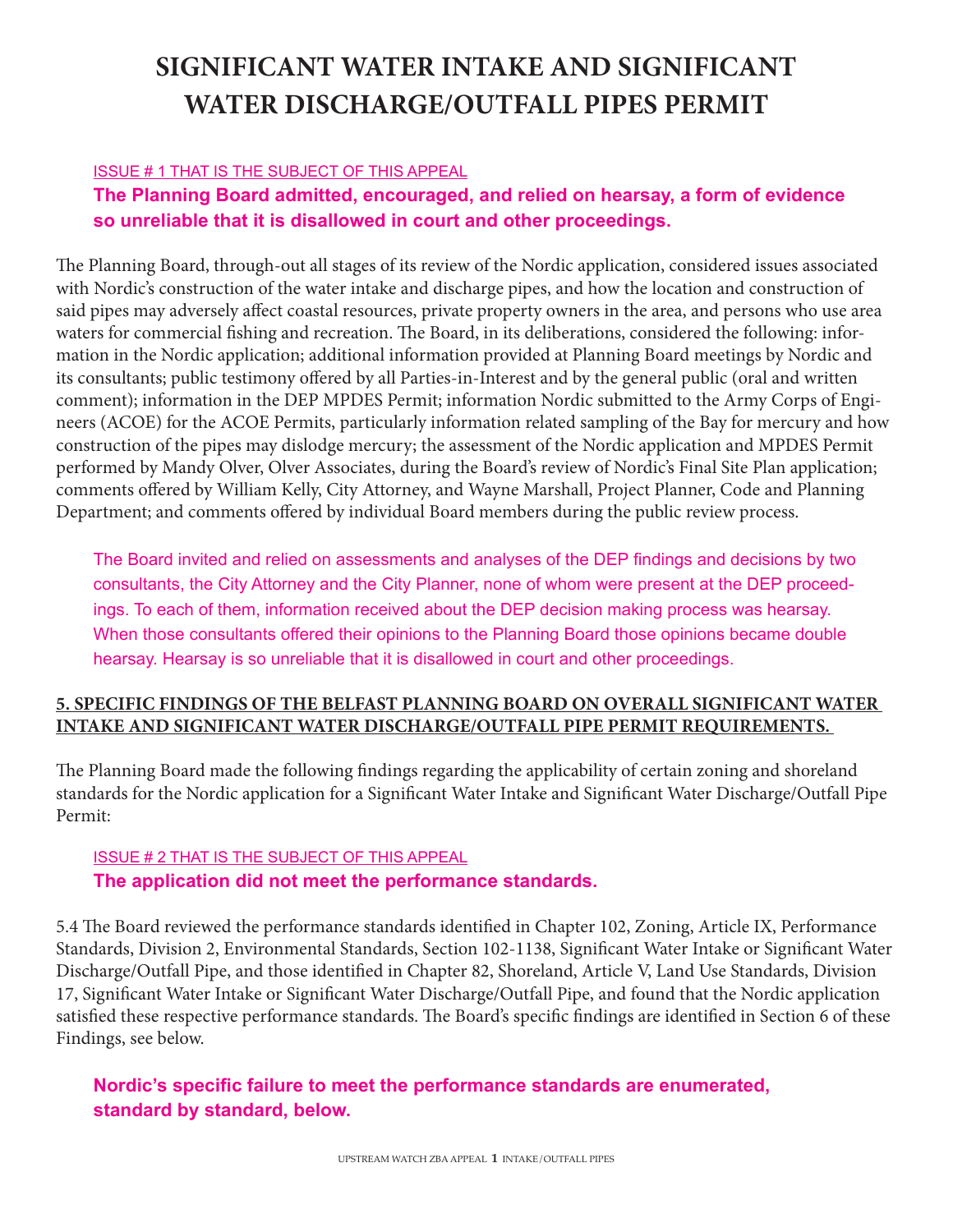#### **6. SPECIFIC FINDINGS OF THE BELFAST PLANNING BOARD ON THE CHAPTER 102, ZONING, SEC-TION 102-1138, AND CHAPTER 82, SHORELAND, DIVISION 17, PERFORMANCE STANDARDS.**

The Planning Board is responsible for making a finding regarding project compliance with performance standards identified in both Chapter 102, Zoning and Chapter 82, Shoreland, regarding the construction and location of Significant Water Intake/Discharge Pipes. The performance standards in Chapter 102 and Chapter 82 are the same, thus, the Board, in its Findings, references both standards (at the same time) in its Findings regarding compliance with specific Performance Standards.

The Planning Board is permitted to allow the construction and location of a significant water intake and/or significant water discharge/outfall pipe permit subject to Applicant compliance with the following standards.

**Chapter 102, Zoning, Section 102-1138, (3) and Chapter 82, Shoreland, Division 17, (3): The location of any above ground structures associated with the intake or/discharge/outfall pipes complies with the minimum structure setback requirement for the respective Shoreland District, subject to consideration of structure setback requirements that apply to a structure that is a water dependent activity.**

## **The pipes are not exempt from the setback requirements.**

The Planning Board found that the intake and discharge pipes are exempt from Shoreland setback requirements for a structure from the High Annual Tide line. First, the pipes will be constructed underground in the Shoreland Zone, and the setback requirement in this standard only applies to above-ground structures.

The above statement that the setback requirement only applies to aboveground structures is not supported anywhere in the regulations. The setback and buffer requirements for nonresidential uses make no mention of or distinction between above ground and below ground structures, and this is appropriate. Recall the definition of "structure". "Anything built for the support, shelter or enclosure of persons, animals, goods or property of any kind, together with anything constructed or erected with a fixed location on or in the ground, exclusive offenses utility poles and associated appurtenances, sidewalks and handicap ramps." Under the city's rules a structure is a structure and it must comply with the setback and buffering requirements for its district.

The requirement imposed by condition number five of a 15 foot setback contradicts the notion that the setback requirements only apply to aboveground structures. In their condition the planning board imposed a setback on a below ground structure underscoring the point that neither the pipes or any other structure are "exempt".

Secondly, the Board determined that the pipes are a functionally water dependent activity, and as such, Shoreland setbacks do not apply. The prime purpose of the pipes is to transport water and effluent to and from Belfast Bay.

**Nowhere do the regulations provide that a "functionally water dependent activity" is exempt from the setback or buffering requirements. That exemption simply does not exist.**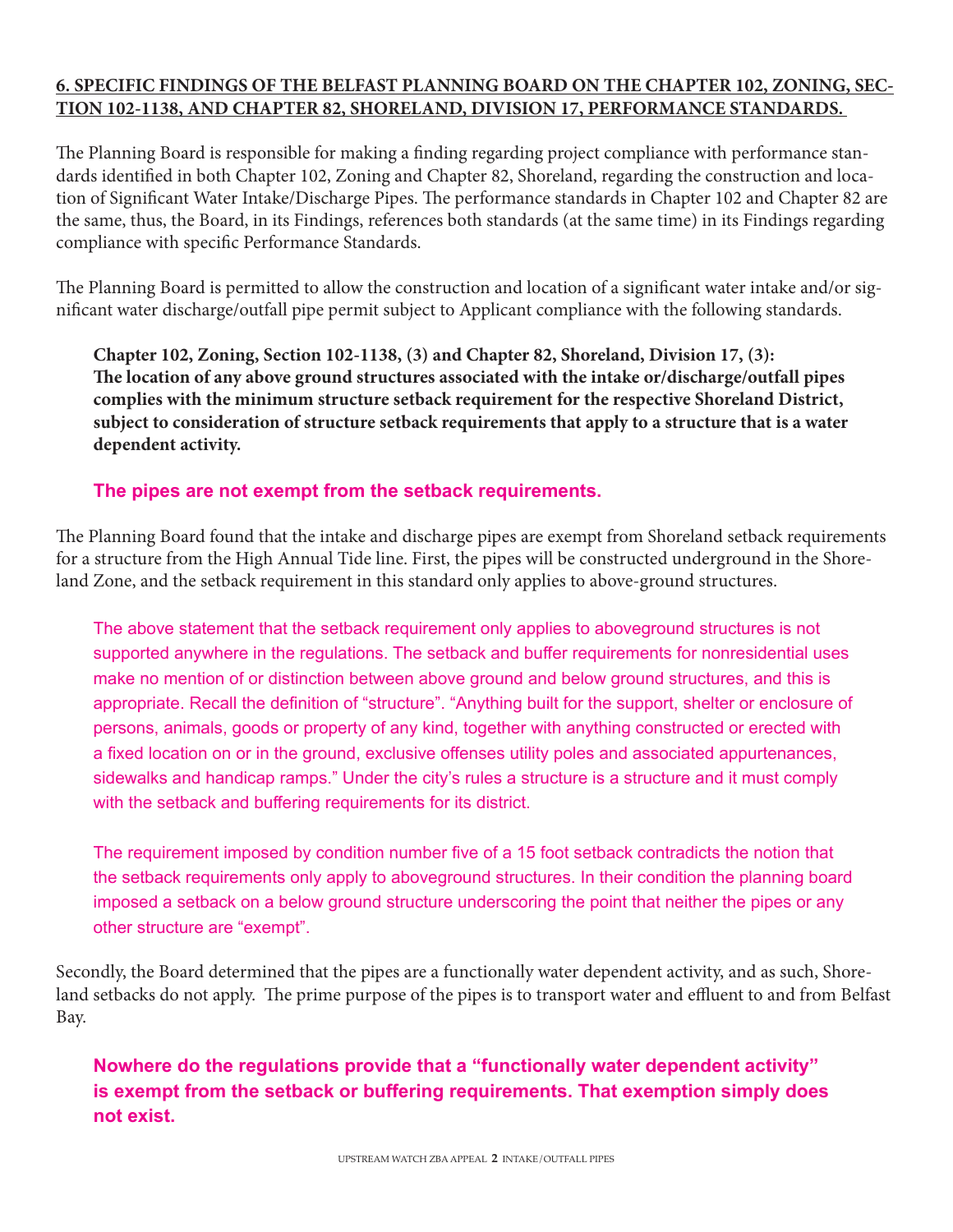The Planning Board also considered setback requirements for both the Route One South Business Park zoning district and the Residential II zoning district that may apply to the location of the pipes. The Board, based on its finding that the pipe is a structure, determined that the pipes, even though they are located underground, should observe the required 15 foot minimum side setback requirement from a property line for a structure located in the Residential II zoning district. The Board, noting that the pipes are intended to transport water across the Ekrote property from Route One to Belfast Bay determined that the pipes do not need to satisfy either a front or rear structure setback requirement. The Board determined that the imposition of such a setback requirement would nullify the intent of Chapter 102, Zoning, to allow water intake/discharge pipes for the purpose for which they are intended. The Board also determined that the location of the pipes was greater than the amount of side setback requirement for a structure in the Route One South Business Park zoning district.

Either the setback and buffering requirements are waived in which case Condition 5. below is a nullity and anyone claiming a water dependent use in either the Route One S. Business Park zoning district or the residential II zoning district can violate the setback and buffering requirements for their property with impunity or the planning board could read the law the way it's written and enforce it.

In anticipation that the board may offer the argument that the setbacks and buffering requirements were repealed by implication when the extraordinary zone changes of 2018 were imposed, the planning board should recall that the zone changes and regulatory changes that occurred at that time were comprehensive. The drafters of the 2018 comprehensive changes to the zoning regulations elected not to change the setback or buffering requirements. Legislative bodies are presumed to know what they are doing when they draft laws and regulations. One can only conclude that the drafters of the zone changes intended to leave the setback and buffering requirements in place. It is now for the Planning Board and the ZBA to enforce the law.

#### **5. Pipes to Comply with Side Setback Requirement for Residential II Zone.**

The location of the underground Intake and Discharge pipes shall comply with the minimum side structure setback requirement of fifteen (15) feet that applies to the Residential II zoning district. Thus, the Intake and Discharge Pipe must be located a minimum of fifteen (15) feet from the property line of the property located at 286 Northport Avenue, Map 29, Lot 37.

#### ISSUE # 3 THAT IS THE SUBJECT OF THIS APPEAL

## **Nordic failed to provide evidence that all permits were obtained or could be obtained.**

**Chapter 102, Zoning, Section 102-1138, (4) and Chapter 82, Shoreland, Division 17, (4): A person who proposes to install a significant water intake or significant water discharge/outfall pipe shall provide evidence to the City that they can or have obtained any and all state and federal permits associated with the location and operation of the proposed water intake or discharge, including ongoing monitoring, that may be required.** 

The Board noted that most of the intake and discharge pipe will be located in waters in Belfast Bay that are not subject to City Shoreland jurisdiction. Thus, the City largely will rely upon the DEP and ACOE to regulate the location, construction and operation of the intake/discharge pipes in areas located outside the intertidal zone.

Nordic has applied for and received a conditional Submerged Land Lease Permit from the State Department of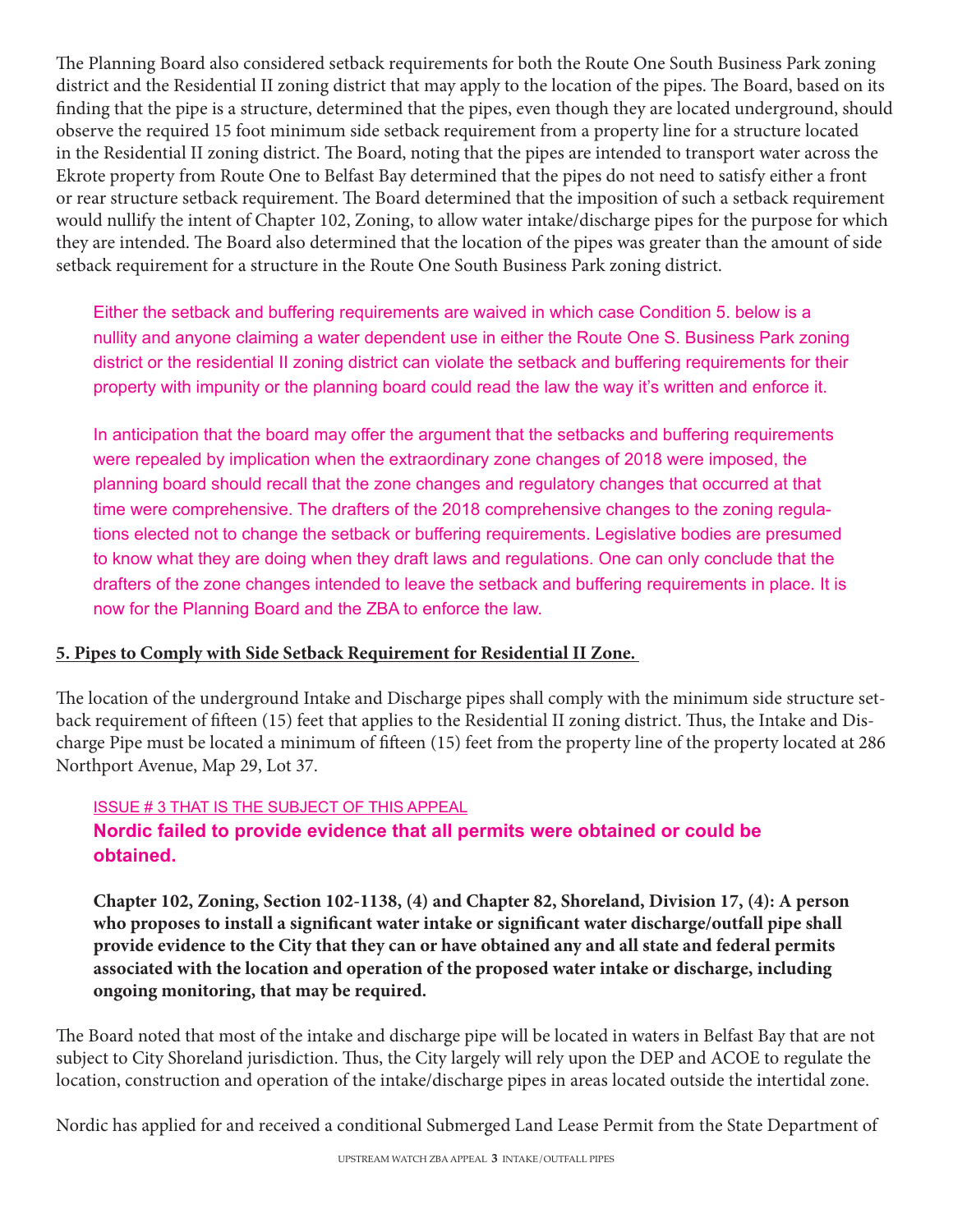Agriculture, Conservation and Forestry to locate the proposed pipes in State waters. Nordic has applied for and received (November 19, 2020) a DEP MPDES and Waste Discharge License from the DEP, as well as a NRPA/ SLODA Permit, that are associated with the location, construction and operation of the proposed 3 pipelines. Lastly, Nordic has applied for required ACOE permits, however, to date, the ACOE has not acted on the permit applications. The Belfast Planning Board has established Condition of Approval 1 in this Permit that requires Nordic to provide evidence to the Board of its receipt of all required State and Federal Permits prior to the start of any project construction, and Nordic compliance with all such permit requirements.

The Board notes that it considered information that Nordic submitted to the State Dept of Agriculture, Conservation and Forestry, the DEP and the ACOE, in acting on this and other City Permits, as well as terms of the Submerged Land Lease, MPDES, and SLODA/NRPA Permits that have been granted to date.

Although almost 2 years have passed since its application was filed, Nordic still has not obtained essential permits from the Corps of Army Engineers. There is an additional permit needed for the discharge of fluids from the dewatering of the dredge spoils associated with the installation of the pipes, for which Nordic has not even applied. In addition, the permits that Nordic obtained from the DEP are currently on appeal in the Superior Court. Further, Right Title or Interest to the land through which Nordic wants to install its pipes will be decided in a quiet title action currently on file in the Superior Court, a matter which has not even been scheduled for trial. As consequence Nordic could not say nor can they currently say that they can or "have obtained any and all state and federal permits associated with the location and operation of the proposed water intake or discharge, including ongoing monitoring, that may be required."

See Attachment A and B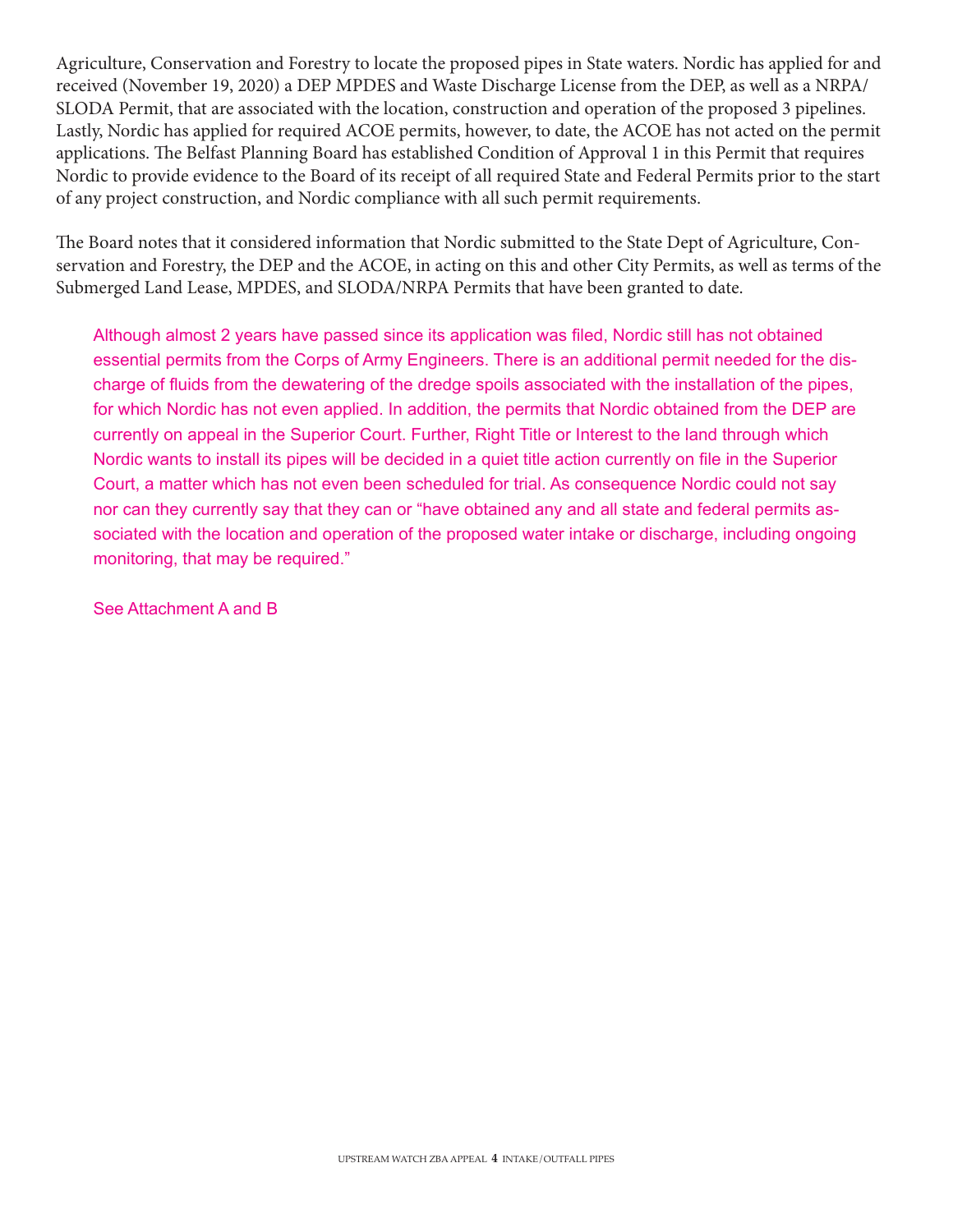Submitted<br>Post 8/26/19

#### **DAVID B. LOSEE**

## **7 HIGHLAND AVENUE** CAMDEN, MAINE 04843

Declan O'Connor, Acting Chair

**Belfast Planning Board** 

c/o Wayne Marshall, Director

**Code and Planning Department** 

131 Church Street

Belfast, Maine 04915

RE: Nordic Aquafarms Permit Applications

Mr. Chairman:

I write as a member of Upstream Watch to offer a further comment on the "Buffers, including bufferyard areas" topic that was a subject of the Planning Board's Public Hearing on August 19,2019. Clearly, like any of us, the Applicant must comply with the "buffer" or setback requirements contained in the Belfast Zoning Regulations. To that end:

Section 102-5 of the Zoning Regulations, "Compliance with chapter", provides:

> (a) No building or structure shall be erected, altered, enlarged, rebuilt , moved or used and no premises shall be used unless in conformity with the provisions of this chapter, except those existing which by the provisions of this chapter become legally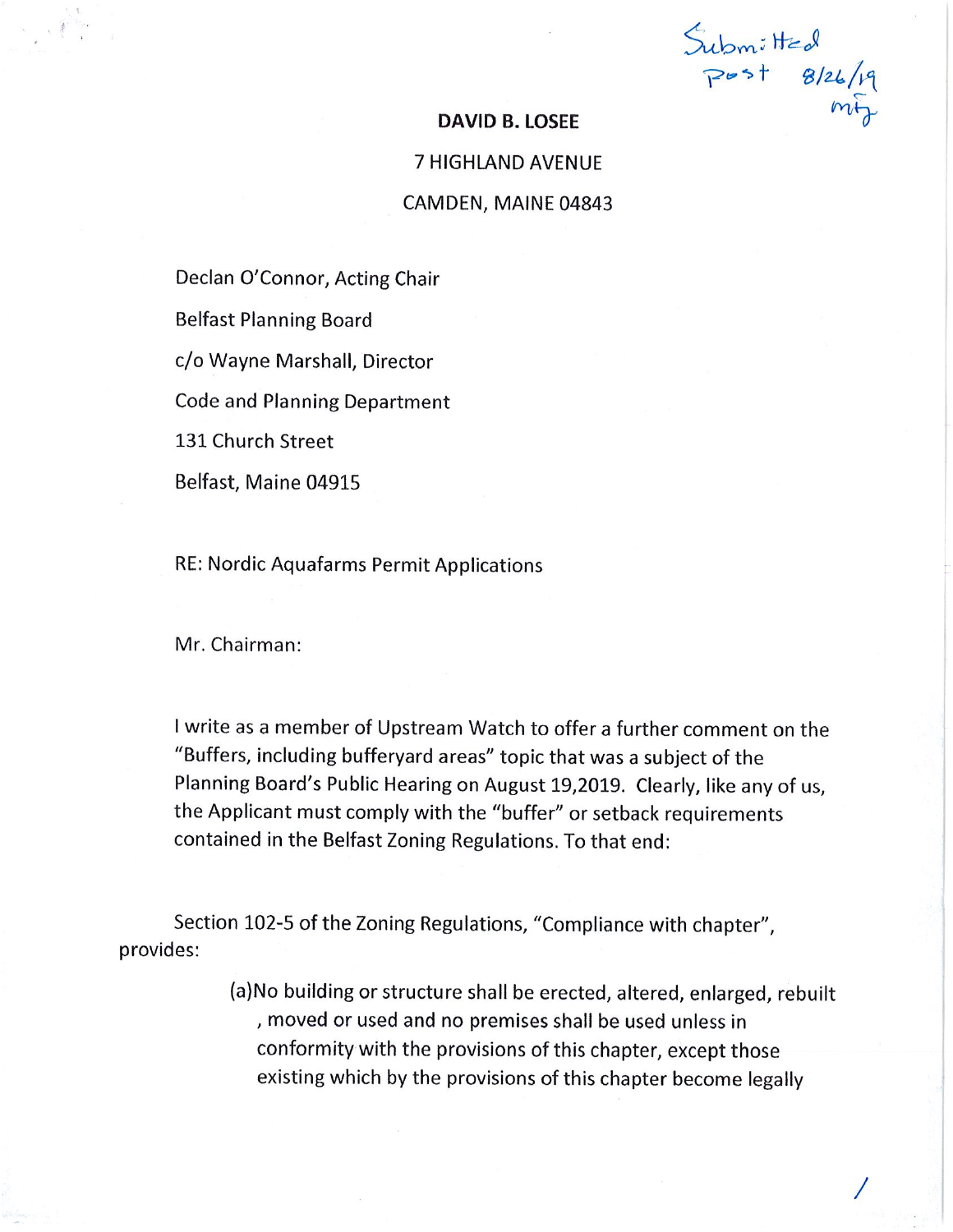nonconforming and which meet the requirements of Article III of this chapter."

Section 66-1 of the zoning regulations, Definitions, provides:

(a)Structure. Anything built for the support, shelter or enclosure of persons, animals, goods or property of any kind, together with anything constructed or erected with a fixed location on or in the ground, exclusive of fences, utility poles, and associated appurtenances, sidewalks, and handicap ramps. The term includes structures temporarily or permanently located, such as decks, signs (see the City sign ordinance), gas or liquid storage tanks that are principally stored above ground and satellite dishes. The term includes any building having a roof supported by columns or walls. Structures separated only by party walls or abutting walls without openings shall be deemed to be separate structures." (emphasis supplied)

As these regulations make clear, the pipeline is a structure, and a structure cannot be constructed without complying with "this chapter" (Zoning). The Chapter provides both Setback/Buffering Requirements and Accessory Use Requirements. The Applicant complies with neither.

#### SETBACK/BUFFER REQUIREMENTS

The Route 1 South Dimension regulations, Sections 102-1243-1245, provide for setbacks in cases of non-residential uses in the "Route 1 South" District as follows: Sec. 102-1243: Front Setback, structure less than 5000' square: 30 feet Sec. 102-1244: Side Setback, structure less than 5000' square: 15 feet Sec. 102-1245: Rear Setback, structure less than 5000" square: 20 feet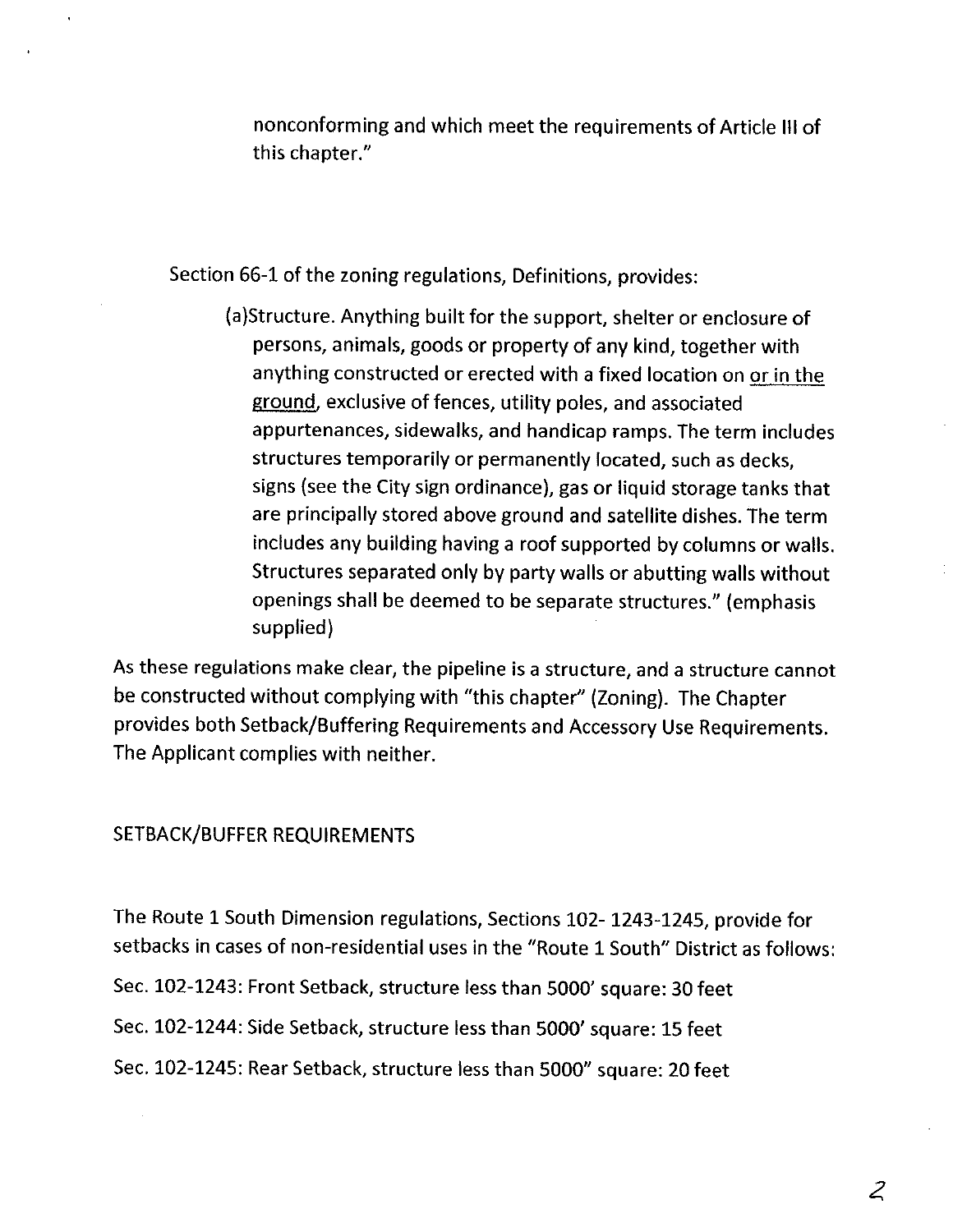The setback areas are to be maintained as "Buffer Yards" and must have a landscape plan prepared by a landscape architect licensed by the State of Maine, must meet certain planting requirements and must preserve specimen trees. See Sec, 102-1249. "The amount of the buffer yard must be located on property owned or controlled by the owner, and shall not include any of the land located within an established right of way for determining the amount of buffer yard. The only structures permitted in the buffer yard, when there is no practical alternative as determined by the code enforcement officer or planning board, are utilities and essential services."(emphasis supplied). Perhaps the Nordic pipeline is an essential service for Nordic located across Route 1, but it is not "essential" to the residential use of the Lot by the Eckrotes, so it is not exempted from the buffering/setback rule.

The Eckrote easement, and thus the area where the Applicant's pipes are to be installed, begins at the western bound of the Eckrote lot at Route 1, providing zero front setback and zero buffering, runs along the Theye property on the south side with a setback and buffering that diminishes to zero, and ends at the high water line of Penobscot Bay, with zero rear setback or buffer. There is no lawful way to build a structure from Route 1 to the Bay. No matter how one attempts it, it can't be done without violating the Zoning setback and buffering requirements at least as to the front lot and rear lot requirements. If the current proposed easement is employed, Applicant's proposed pipeline structure will also violate the side setback and buffering requirement. See the setback and easement sketch by surveyor Don Richards attached.

When this was raised at the Public Hearing, (along with the question of accessory use) you were advised that the setback regulations didn't apply in this case because, first, the pipes were intended to be placed in the ground, not on the ground, and second, that if the setback regulations applied, utilities would not be able to place their wires, cables and pipes throughout the city as needed.

3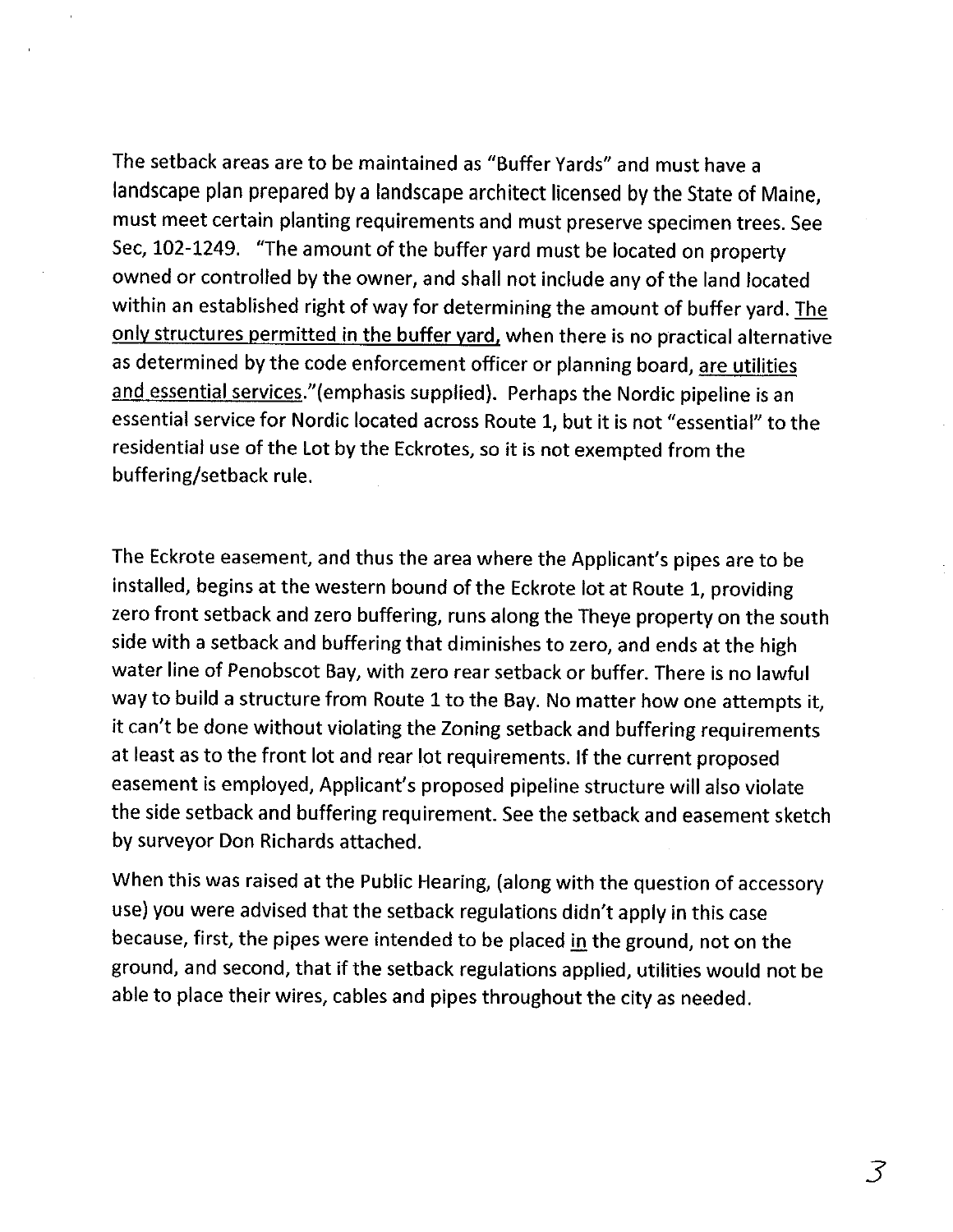## Advice No 1: In-ground structures are not regulated

As to the first advice: that structures in the ground are not regulated by the setback regulations, your attention is directed to Section 66-1 which defines "structures" and includes "anything constructed....in the ground". Pipes are structures and their placement is regulated even if they are in the ground.

Zoning governs use. The use above ground or below ground is still the use, Just because you don't see it when it is completed doesn't mean that the lot isn't being used for that purpose, that the setback area and buffer area can be violated by making them a construction site; that construction equipment can operate in the setback area, or that the applicant can create a very large excavation, and lay pipes which remain as structures fulfilling an industrial purpose in the side yard setback/buffer area of a residential lot. "The only structures permitted in the buffer yard are...utilities and essential services" Sec.102-1249.

## Advice No. 2: Utilities couldn't serve the town residents if setbacks/buffers were observed.

This is not so. Cables, pipes and other utilities are placed within utility easements along public or private roads, not within private property boundaries unless separate private easements are obtained. More importantly, the definition of "structure" excludes utilities. It is structures that may not be placed in setback/buffer areas. Utilities are not structures and are not so regulated.

The Applicant has no "right" to use the setback/buffer land of the Eckrote lot to construct its pipelines.

## **ACCESSORY USE**

At the same Public Hearing Upstream Watch raised the issue of "Accessory Use.

The definitions section, 66-1 provides:

Accessory Use: The Belfast Zoning Regulations at section 66-1 (c) allow accessory uses but the accessory use must be accessory and complimentary to the primary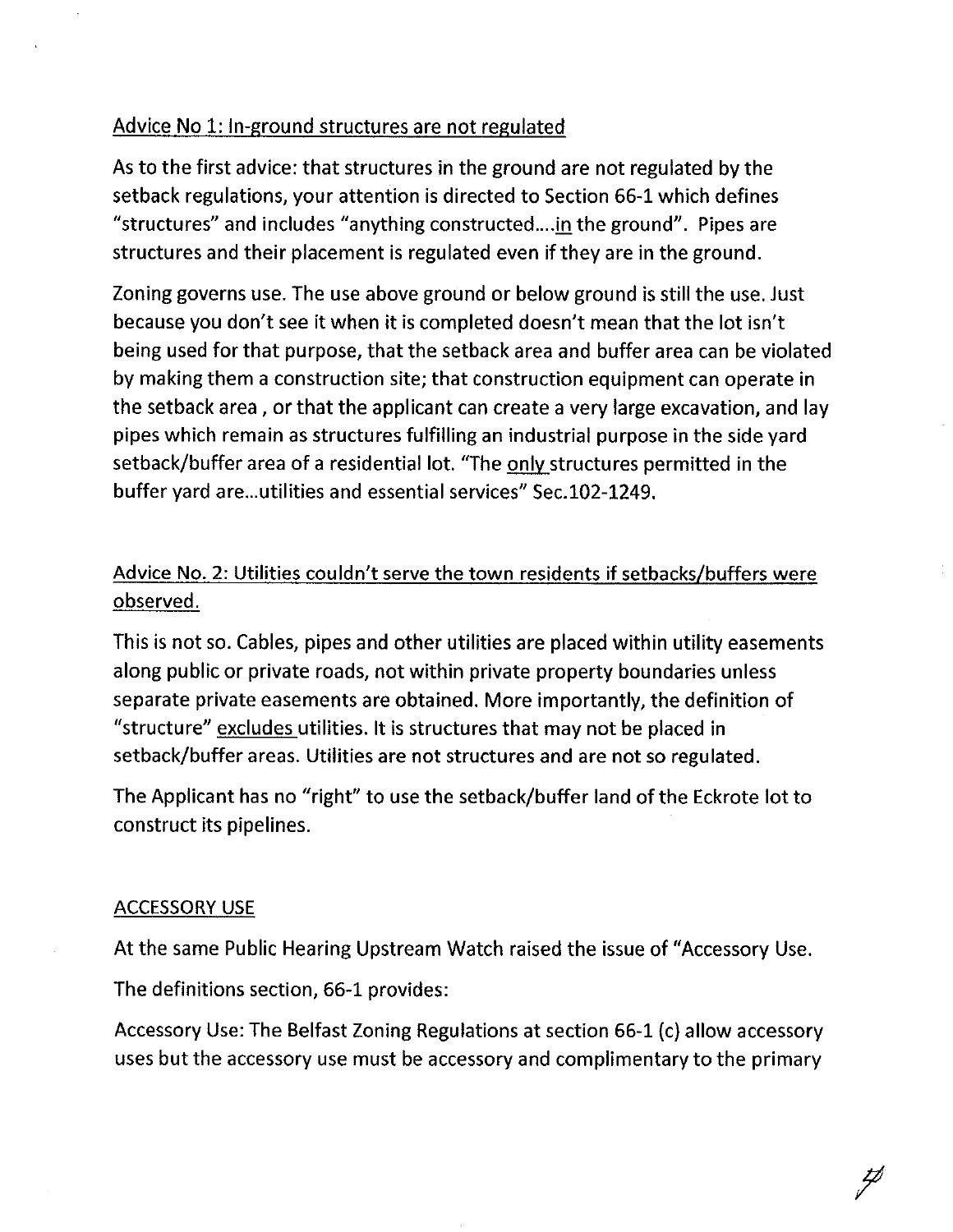use on the lot. Section 66-1(c) provides definitions for use in the Zoning Regulations.

"Principal Building/Structure" means "The building or structure occupied by the chief or principal use on the premises."

"Principal Use" means "A use other than one which is wholly incidental or accessory to another use on the same premises."

"Accessory Structure or use" means "A use customarily incidental and subordinate to the principal building or use and located on the same lot with such principal building or use."

In this case the accessory use is a trio of industrial pipes, 2 pipes 30" and 1 pipe 36" in diameter, accessory to the Nordic wastewater treatment plant across Route 1, not accessory to anything on the Eckrote lot. Industrial pipes from a different lot are not accessory to a residential lot. The courts have supported this view. "An accessory use may be lawful if it is dependent on a principal use, has a reasonable relationship with that principal use, and is by custom, commonly, habitually, and by long practice established as reasonably associated with the principal use." Shapleigh v. Shikles, 427 A.2d. 460,465, (Me. 1981), Boivin v. Town of Sanford, 588 A.2d. 1197,1200 (Me 1991). There is absolutely nothing to suggest that there exists an established, customary, habitual, relationship between the Eckrotes domestic dwelling and three industrial pipes encased in a 5' high wall of stone or blasted into the bedrock below.

At the Public Hearing on August 19, 2019, you were advised that the three industrial pipes were allowed in the Route 1 South District as a principal use, so they didn't have to be accessory to the Eckrotes' primary residential use. They could be a second principal use on the Eckrote lot.

There can be only one principal use of a lot. Merriam Webster defines principal as "most important, consequential, or influential." Not one of the most. The most. As in one. Most other towns spell out that there can be but one principal use on a lot. All others are accessory. Belfast's own definition of "Accessory use" defines it in relation to "the principal ...use." It does not say, "relation to one of the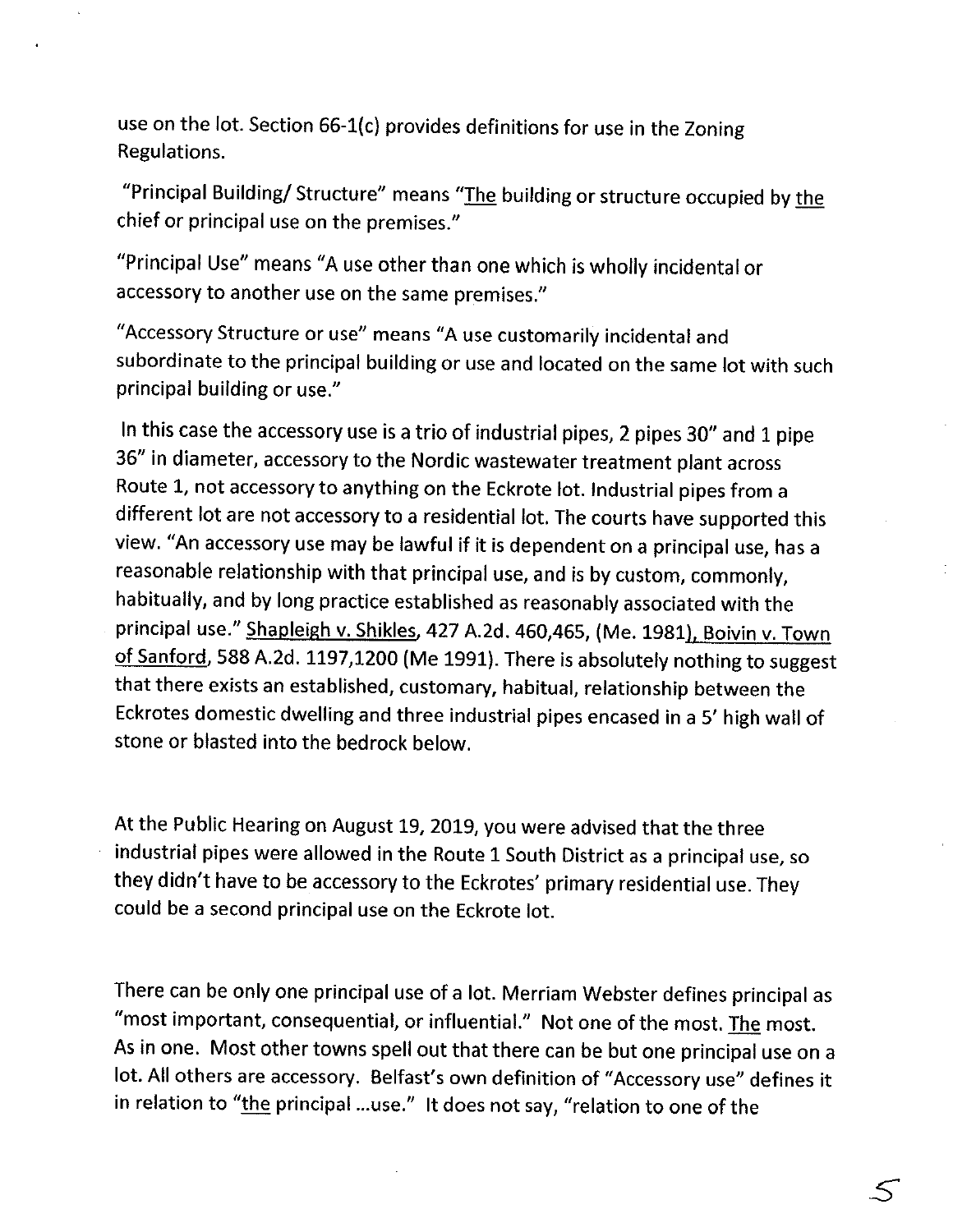principal uses". See Bell v. Gray, No. AP-14-45, August 7, 2015 where the property owner was prohibited by the court and by the town from maintaining a second principal use, a paving company, on a residential lot with a residential home, the principal use, affirming the principle of land use law in Maine that there can be but one principal use of a lot, although, there can be more than one residential unit on a principally residential lot or more than one commercial or industrial structure on a single lot, where, the minimum lot size and the minimum shore frontage standard shall be met for each additional dwelling unit or principal structure. See Sec. 82-182(e). The advice provided to you was that a lot could host two different principal uses, not structures, and there is no support for that proposition.

The law forbids the use of a lot for an accessory use not related to the principal use of the lot. The Applicant has no right to use the Eckrote lot for its pipes as an accessory use to its wastewater treatment plant across Route 1 on a different lot.

At its meeting/Public Hearing conducted on August 5, 2019, the Planning Board dealt with the threshold issue of "title, right or interest". At that meeting the Planning Board concluded that, given the "extraordinarily low bar" it was advised to apply, the Nordic application demonstrated sufficient "title, right or interest' to proceed with the process of evaluating the application. As part of that evaluation, the Planning Board learned that a lawsuit had been commenced to determine ownership of the intertidal land between the Eckrote lot and Penobscot Bay and the effect of the covenant restricting the Eckrote lot to non-business uses. It seemed to be a consensus that the court was a better place to try issues of title or interests in land than the Planning Board, and so, prudence suggested awaiting a court decision on those issues. Almost overlooked was the question of "right"; the right to use the land for the applicant's intended purpose.

That analysis is critical and is well within the capability of the Planning Board. The Planning Board makes such determinations all the time. See sections 82-54 (Shoreland) and 90-41 (Site Plan). For example, should an applicant wish to obtain approval for a building for a house of prostitution, the Planning Board could and would determine that prostitution was not a permitted use in (probably) any

ර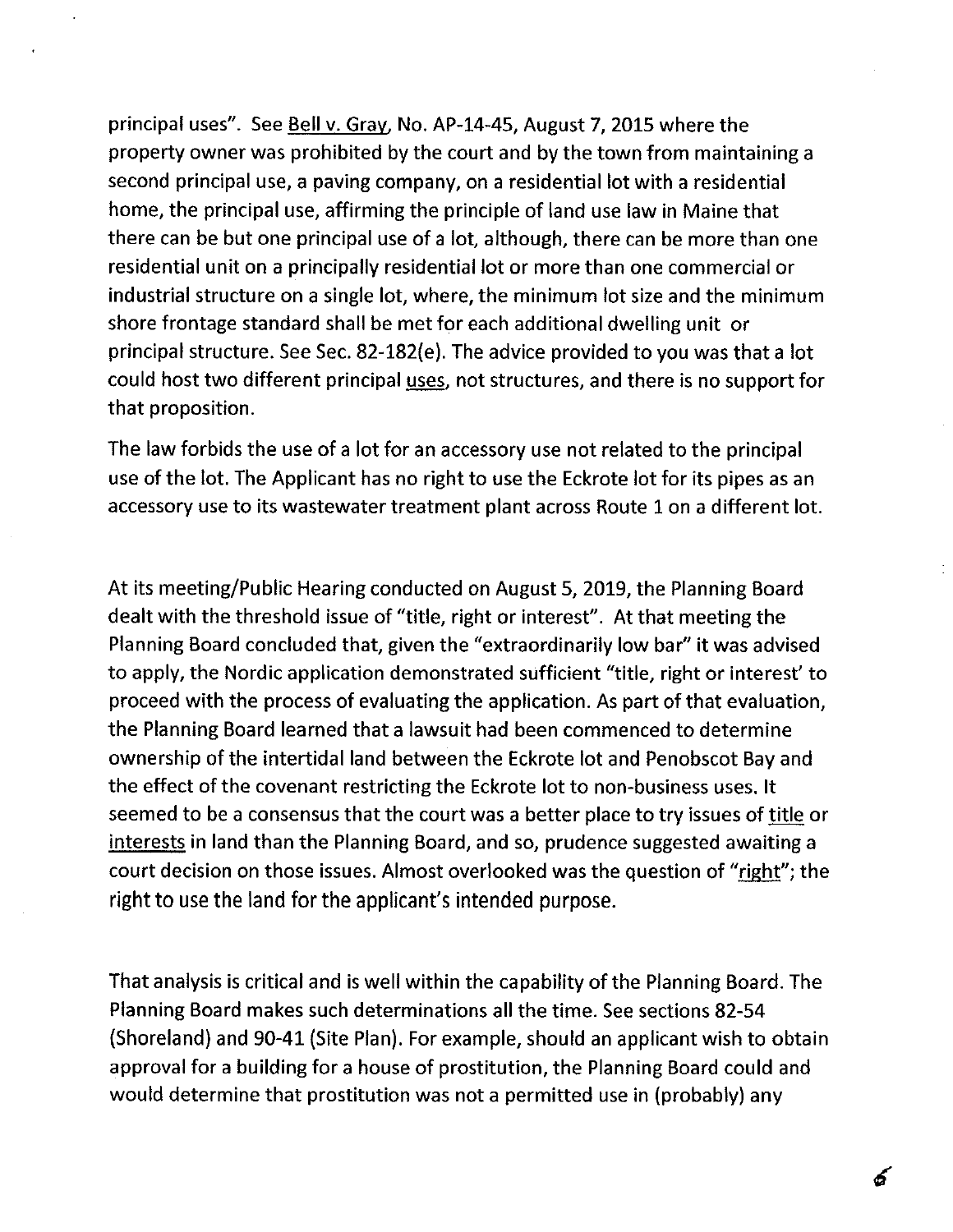District, and must deny the application. This denial for lack of "right" to use the lot for that purpose would be correct irrespective of whether the applicant owned the lot outright ("title") or had a proper lease to it ("interest"). The "right" fails so the permit application must be denied. Similarly, the Nordic application must be reviewed for compliance with the Belfast Zoning Regulations because no one has the right to use their lot for illegal purposes or in an illegal way.

The Applicant lacks "title, right and interest" because the Applicant has no "right" to use the lot as applied for. Even if the Applicant possessed uncontested fee simple title to the Eckrote lot and to the intertidal land most probably owned by Mabee/Grace, Applicant would have title and interest, but not the right to use the lot for the intended purpose. The whole purpose of the title, right or interest threshold inquiry is to prevent the government from having to commit extensive resources to a complete investigation of the application, conduct extensive hearings with pre-filed exhibits, pre-filed witness lists and witness statements, many days of hearings and perhaps years of appeals only to learn that the proposed use is, as in this case, illegal, and so the entire effort was for naught and a horrid waste of Board members time and taxpayer money..

The Belfast Planning Board has been courteous, deliberate and open to the public as well as to the Applicant and interested parties. There could be a very long road ahead. That long road need not be traveled were the Planning Board to revisit the title, right or interest issue again, focusing simply on the applicant's right to use the permits it seeks. Interested Party, Upstream Watch, urges the Belfast Planning Board to do so and will cooperate in that effort in any way requested by the Planning Board or its Chair.

7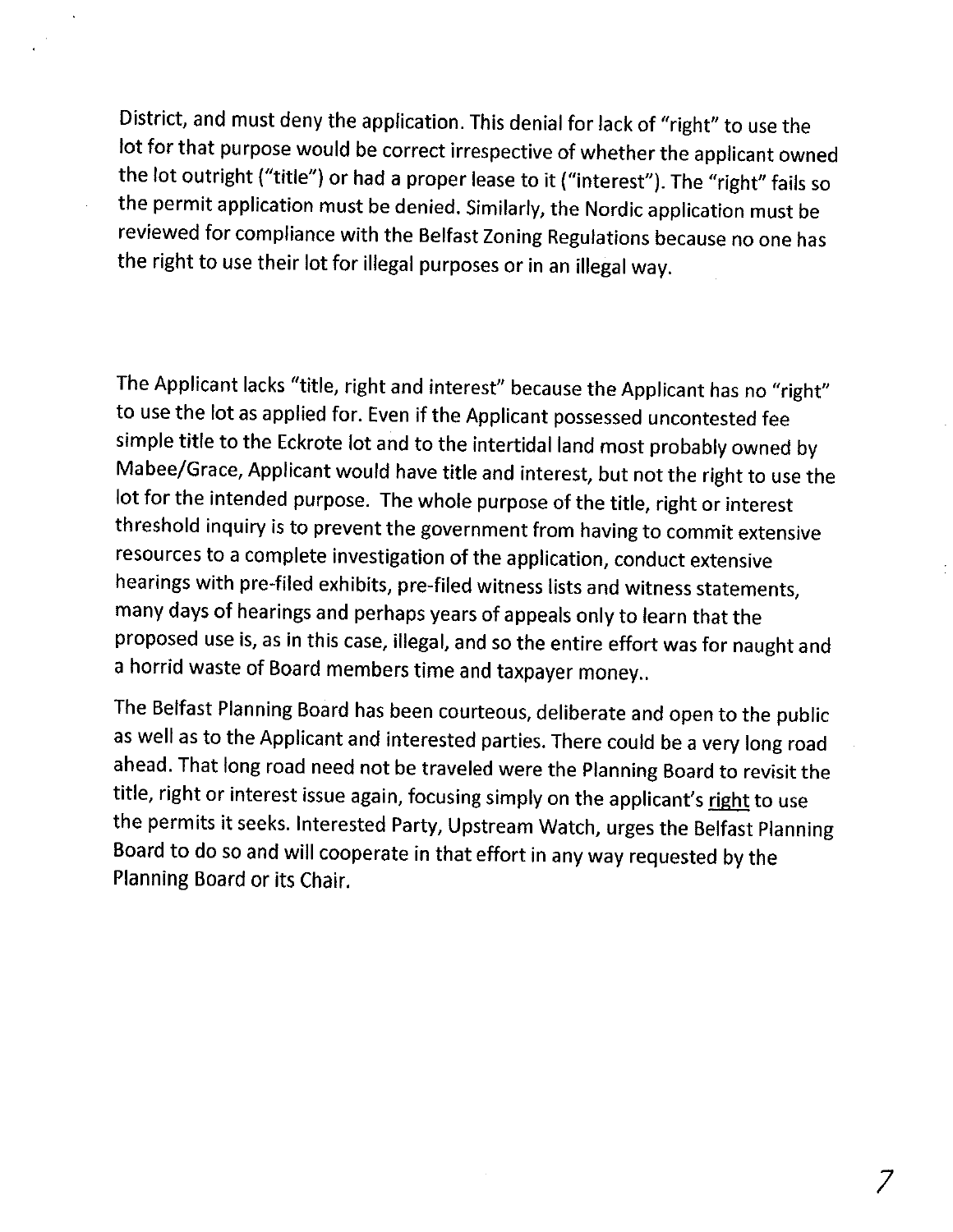Respectfully submitted,

David B. Losee

For Upstream Watch

September 9, 2019

Cc: Joanna Tourangeau, Esq. William Kelly, Esq.